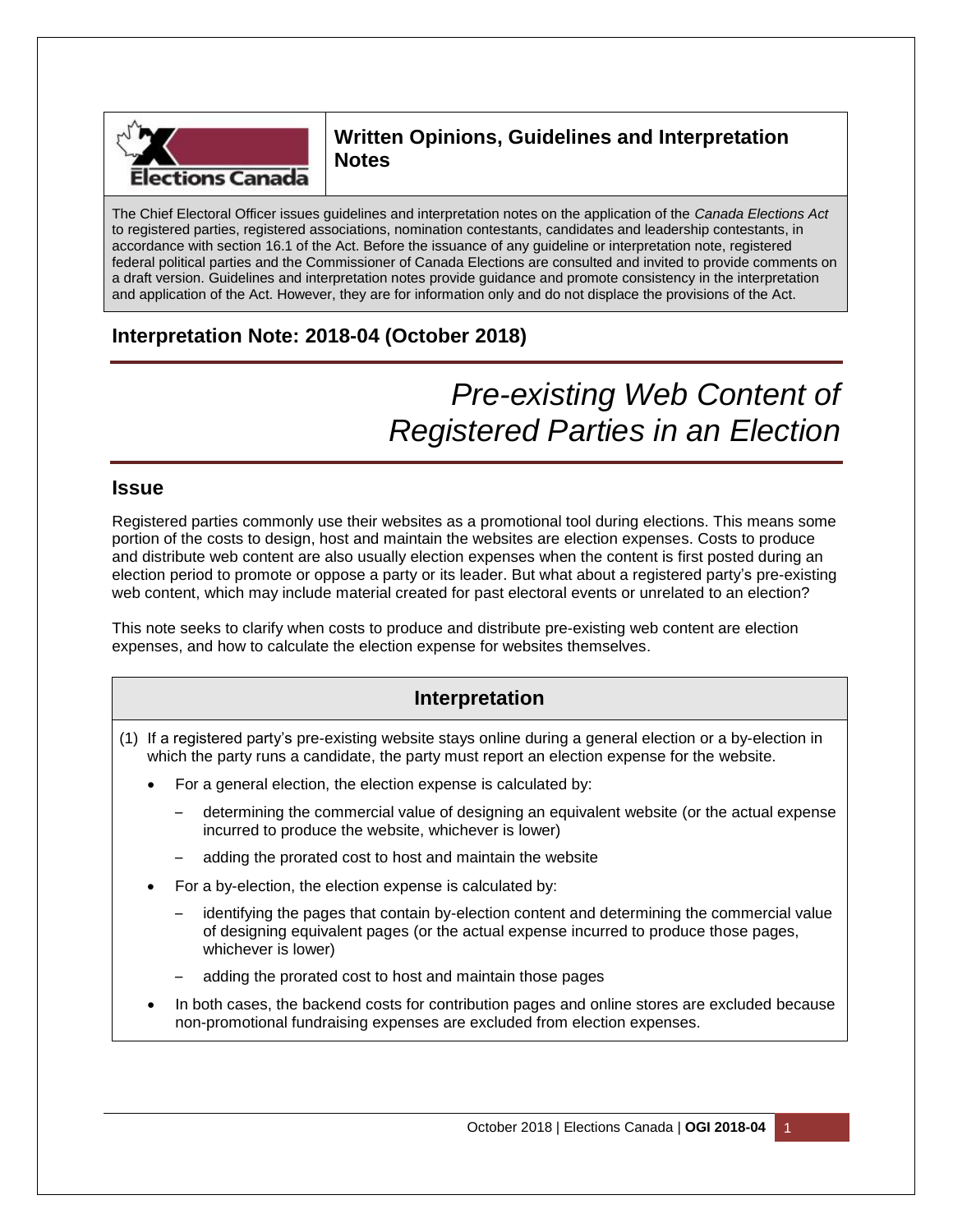- (2) The cost to produce and distribute pre-existing web content that remains accessible during an election, whether on the registered party's website or social media pages, is an election expense if the party:
	- incurred the expense to produce the content for the election, or
	- promoted the content during the election period
- (3) Promotion, in the context of pre-existing web content, is to transmit or draw attention to an item of content through any means, such as advertising, mass emails, social media postings, re-posting of content, or coordinated promotion through another entity, person or group.
- (4) Despite the above, there will be no election expense if the party can show that the content was clearly promoted solely for an event or circumstance other than the election, such as a leadership or policy convention.
- (5) If pre-existing web content was not produced for the election and was hosted on the party's website or social media pages without being promoted during the election period, the production and distribution costs are not election expenses.

# **Legal Framework**

The most directly relevant provisions of the *Canada Elections Act* ("CEA") in the context of this interpretation note are as follows:

- An election expense is any of the following:
	- any cost incurred, or non-monetary contribution received, by a registered party or a candidate, to the extent that the property or service that the cost was incurred for or that was received as a non-monetary contribution is used to directly promote or oppose a registered party, its leader or a candidate during an election period; and
	- any acceptance by a registered party or a candidate of a provision of goods or services, to the extent that the goods or services are used to directly promote or oppose a registered party, its leader or a candidate during an election period. (s. 376(1))
- Expenses for a fundraising activity are not election expenses. (s. 376(2))
- There are two exceptions to the above. Expenses for producing advertising or promotional material related to the fundraising activity, and expenses for distributing, broadcasting or publishing such material during the election period, are election expenses. (ss. 376(3)(*a*) and (*b*))
- Commercial value, in relation to property or a service, means the lowest amount charged at the time that it was provided for the same kind and quantity of property or service or for the same usage of property or money, by:
	- the person who provided it, if the person is in the business of providing that property or service; or
	- another person who provides that property or service on a commercial basis in the area where it was provided, if the person who provided the property or service is not in that business. (s. 2(1))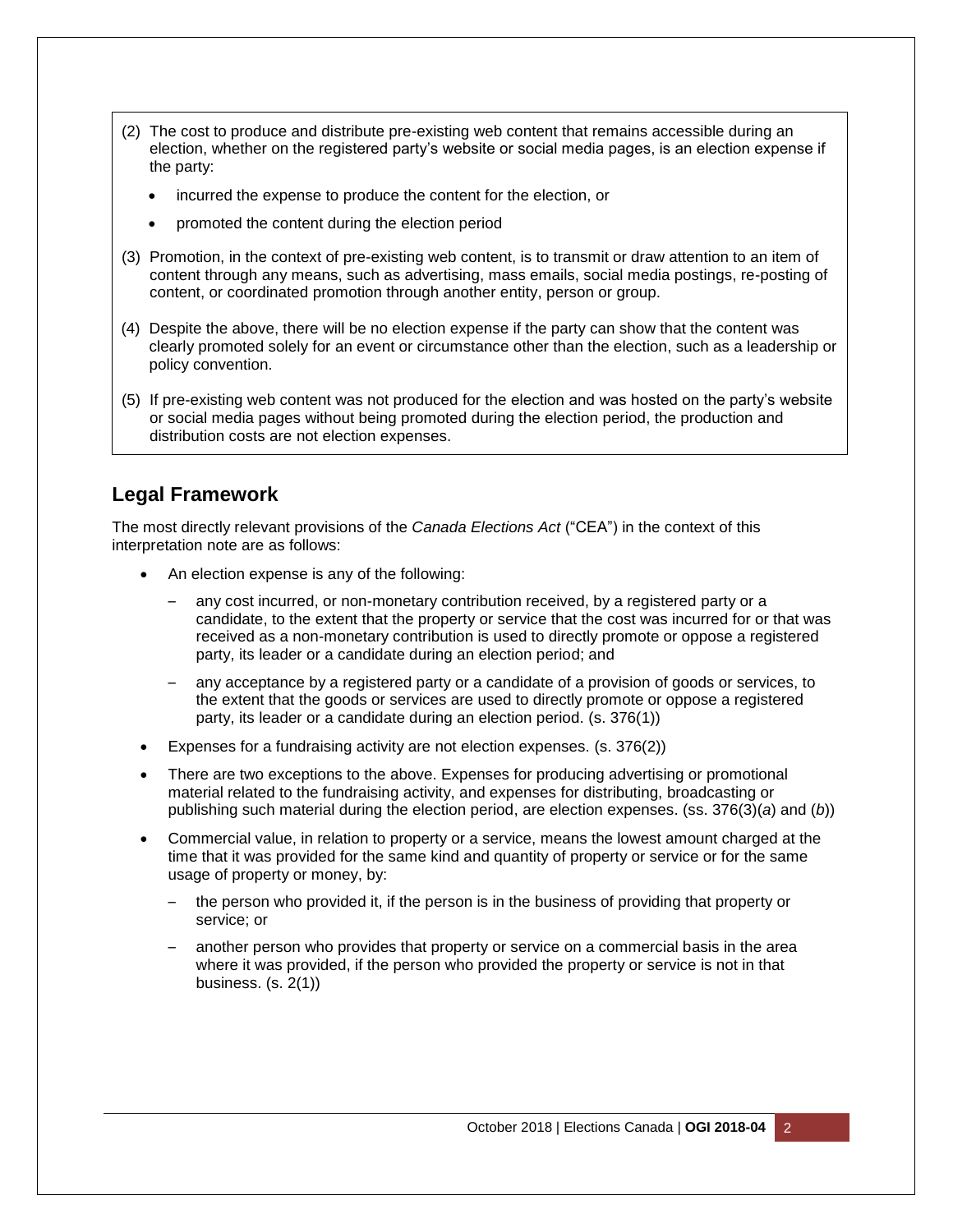# **Analysis and Discussion**

## **History of Elections Canada's guidance**

Elections Canada's guidance on expenses for websites and web content has expanded in the last few years as political entities' use of online communications has increased and diversified with new technology.

In 2013, the handbooks required parties and candidates to "report as election expenses all the expenses related to the design, development and distribution of … a website used during an election. This includes all expenses, not merely any incidental costs incurred to modify an existing website for election purposes."<sup>1</sup>

In preparation for the 2015 general election, guidance was added on how to cost the content that stays online. It said, "If online content such as a video, website or Facebook page stays online during the election period, it has to be reported as an election expense. Alternatively, the party may remove all online content before the election period."<sup>2</sup>

In 2016, a detail was added to better align the costing of an existing website with the CEA's goal of providing a level playing field. It stated, "Elections Canada will accept the current commercial value of an equivalent website as the commercial value of a pre-existing website."<sup>3</sup>

Finally, in late 2017, Elections Canada took the following interim position for by-elections while it began drafting this interpretation note:

Pre-existing web content that stays online during a by-election, such as a video featuring the party leader, is an election expense only if the registered party produced or promoted the content for the purpose of the by-election. Both the production and distribution costs are included in the election expense. (This guidance is under review and is subject to change in the next release of the handbook.) $<sup>4</sup>$ </sup>

## **Practical and legal implications of the full-costing position**

Web content is defined by the World Wide Web Consortium as "information and sensory experience to be communicated to the user ... ."<sup>5</sup> In concrete terms, Elections Canada considers it to be the text, audio, visuals, videos and promotional applications on a website—whether on the registered party's own website or a social media site on which it has created an account. It is separate from the website itself, which is the code and infrastructure that allows the web content to be experienced. Together, they make up a party's web presence.

In party returns for the 2016 fiscal year, which included one by-election, most parties that ran a candidate did not report any election expenses for their web presence. This was the case even though their websites and social media pages stayed online during the election period. One party reported a limited number of expenses for its pre-existing website and web content.

l

<sup>1</sup> *Political Financing Handbook for Registered Parties and Chief Agents*, June 2013, p. 31.

<sup>&</sup>lt;sup>2</sup> Ibid., July 2015, p. 34.

<sup>3</sup> *Political Financing Handbook for Candidates and Official Agents*, June 2016, p. 60.

<sup>4</sup> *Political Financing Handbook for Parties and Chief Agents*, October 2017, p. 67.

<sup>5</sup> "Glossary", *[Web Content Accessibility Guidelines \(WCAG\) 2.1](https://www.w3.org/TR/WCAG21/#glossary)*, June 2018.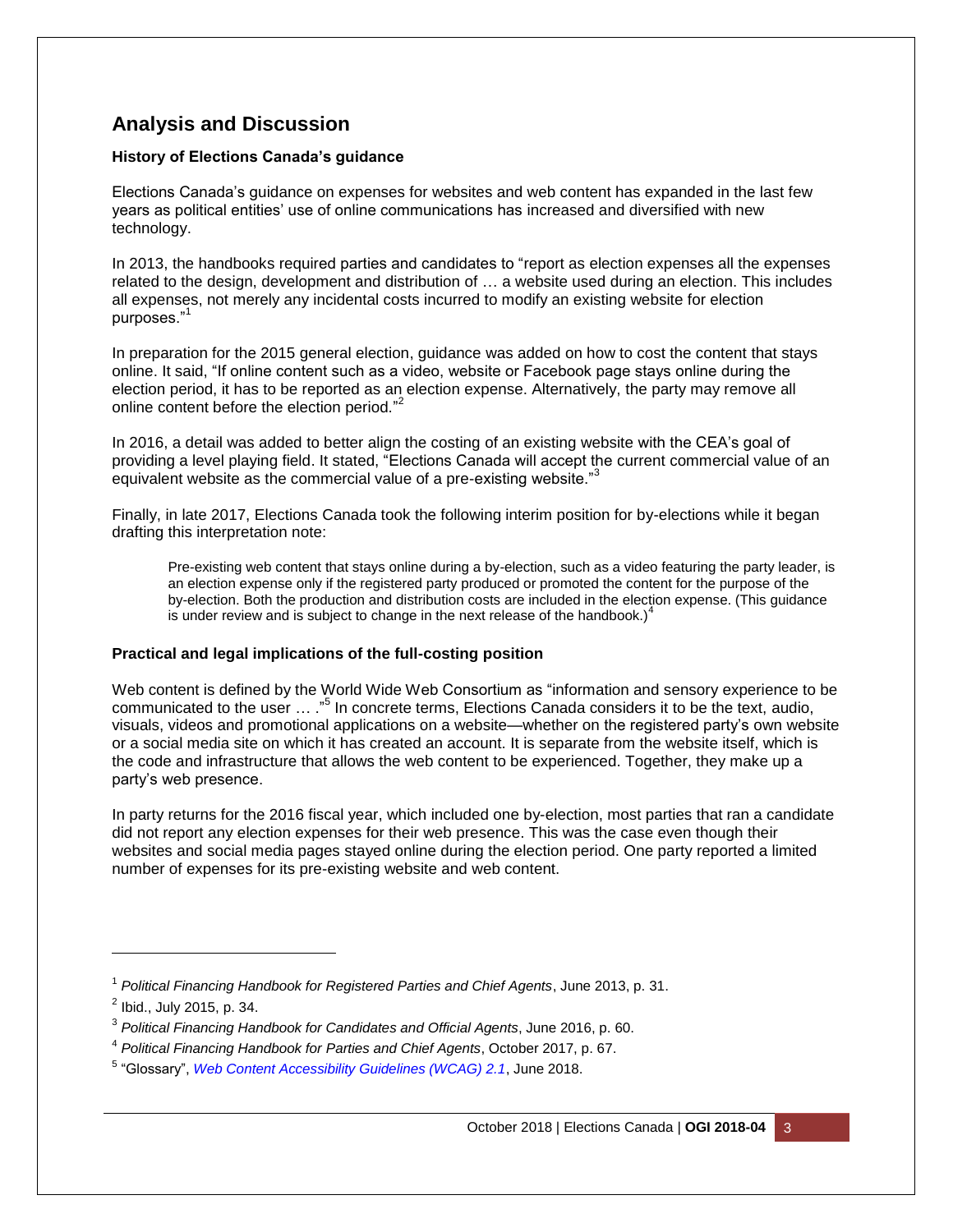Experience has shown the difficulties with Elections Canada's full-costing position. Given the lower expenses limit for a by-election,<sup>6</sup> a party with a long-established web presence that reported the cost to produce and distribute all content on its website and social media sites would easily exceed its election expenses limit at the issue of the writ, before any campaign activity had taken place. This is true to a lesser extent for general elections where, with every election cycle, a registered party's accumulated web content would claim more of its limit.

There are other difficulties with the position. On a practical level, while it is possible for a registered party to remove content from its own website and social media accounts, it would be impossible to remove the content from search engine caches and social media accounts or websites not under the party's control. On a public interest level, there is a concern with asking parties to temporarily remove their historical record when citizen and media scrutiny is highest; a related concern is that posts deleted from social media sites may be gone permanently.

More fundamentally, while easily understood, the full-costing position may not properly capture the amount of website expenses related to a particular election or achieve the objective of the law, which is primarily to ensure a level playing field in an election. It is possible that not all existing content was created for an upcoming election. For example, a party may have videos dating back to a previous election, of a former party leader, of a former stance on policy issues, relating to a party convention, and so on. If the pre-existing content was not created or used for the election, then, under section 376 of the CEA, the cost to produce the content is not an election expense.

#### **Determining when pre-existing web content is an election expense**

l

As an ongoing entity, it is accepted that a party may be using property and services for purposes other than a particular election. The property and services may be in use during the election, but it does not necessarily follow that they are being used for the purpose of promoting the party or opposing another party in that election.

For example, when a registered party maintains an office year-round, the chief agent must determine whether costs related to the office qualify as election expenses in a particular election. The chief agent must consider the purpose of each activity carried out by the office in order to determine whether the costs incurred to carry out the activity qualify as election expenses.<sup>7</sup> This is in addition to reporting a reasonable allocation of rent or property tax, utility cost, etc., as election expenses.

In other words, the chief agent needs to consider whether particular activities in the office—making telephone calls, updating computer systems, preparing mailouts, etc.—are being used for the election. If they are, the associated costs need to be reported as election expenses.

A similar test can be applied to pre-existing content on the party's website and social media pages in order to determine whether the associated costs are election expenses in a particular election. In determining if a party is using particular content for an election, both the registered party's intention in producing the content and its actions during the election with regard to the content should be considered.

 $^6$  Based on estimated party expenses limits, calculated as of November 2017, the average base limit per electoral district is \$79,420. The lowest limit is \$18,713 (Nunavut) and the highest limit is \$112,797 (Edmonton–Wetaskiwin). 7 *Political Financing Handbook for Parties and Chief Agents*, February 2018, p. 66.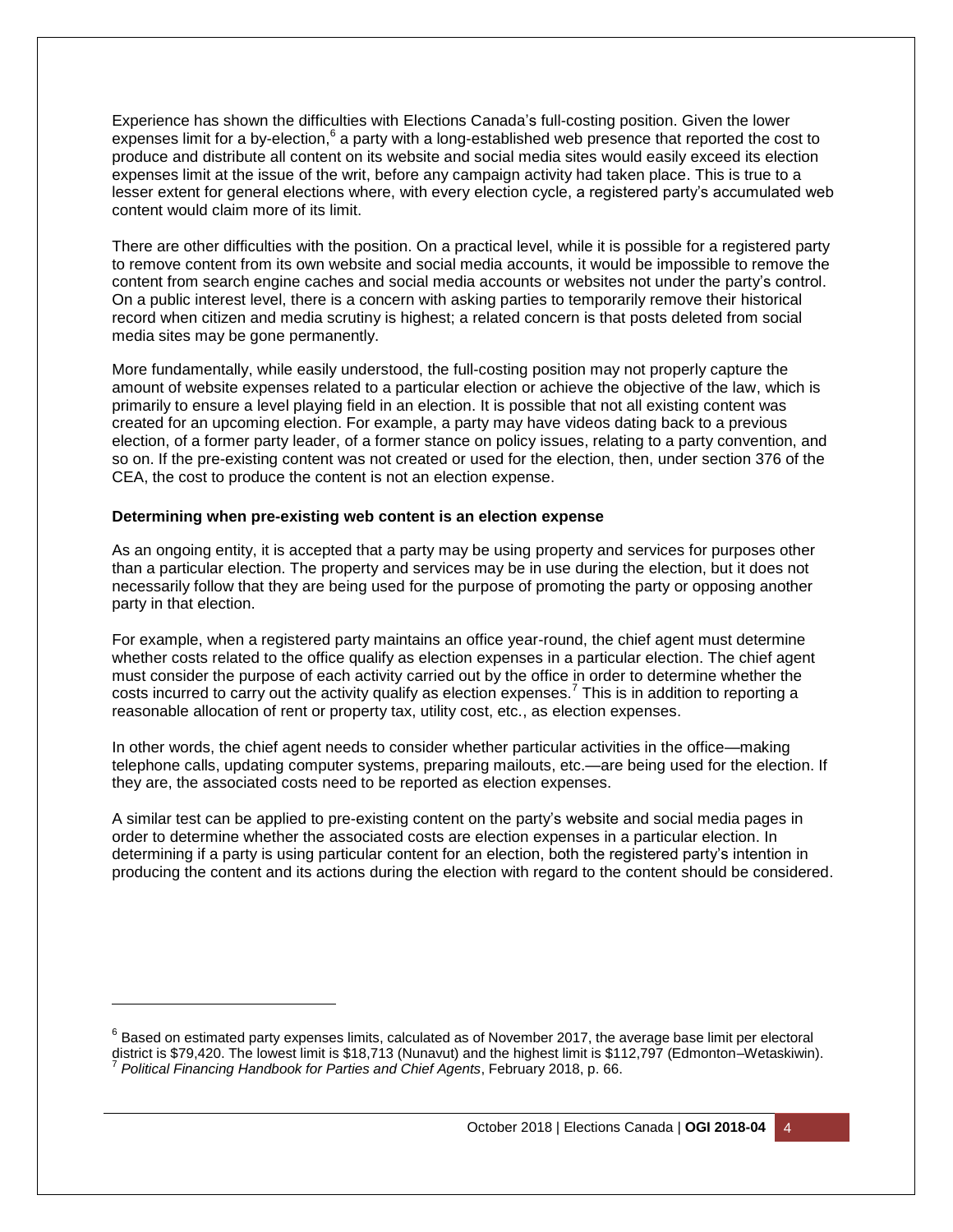Just as each aspect of ongoing office activity is to be examined individually during an election, so should each item of pre-existing web content. The registered party should ask itself the following questions on an item-by-item basis to determine if the cost for pre-existing web content that remains accessible during the election is an election expense:

- Did the party incur the expense to produce the content for the election? The totality of circumstances should be considered, including whether the content mentions the election, voting, or an issue of particular interest in the election, and how close to the election it was first posted.
- Did the party promote the content during the election period through any means?

If the answer to **both** questions is no, there is no election expense for the content.

If the answer to **either** question is yes, the cost to produce and distribute the content is an election expense. This is the case unless the party can show that, on the second question, the content was clearly promoted solely for an event or circumstance other than the election, such as a leadership or policy convention.

Ultimately, if pre-existing web content was not produced for the election and was hosted on the party's website or social media pages without being promoted in the election, it is not being used to promote or oppose a party in the election, and its production and distribution cost is therefore not an election expense.

## **Applying the test**

#### *What it means to "promote"*

To answer the second question above, a party needs a clear definition of what it means to "promote" in this context. The ordinary meaning of "promote" is to "encourage people to like, buy, use, do, or support something" or to "give publicity to (a product, organization, or venture) so as to increase sales or public awareness."

These definitions suggest that promotion is similar to advertising, but broader in scope because it does not necessarily involve a placement cost or transmission to the public.<sup>9</sup> The CEA, in subsection 376(3), also recognizes advertising and promotional material as distinct items.

Based on this analysis, promotion can be understood as transmitting or drawing attention to an item of content through any means, such as:

• advertising

l

- mass emails
- social media postings
- re-posting of content
- coordinated promotion through another entity, person or group

<sup>&</sup>lt;sup>8</sup> Definitions of "promote" in the [Cambridge](https://dictionary.cambridge.org/dictionary/english/promote) an[d Oxford](https://en.oxforddictionaries.com/definition/promote) online dictionaries, accessed April 2018.

<sup>9</sup> Elections Canada considered the definition of advertising in OGI 2015-11, *Application of Election Advertising Rules to Telephone Calls*.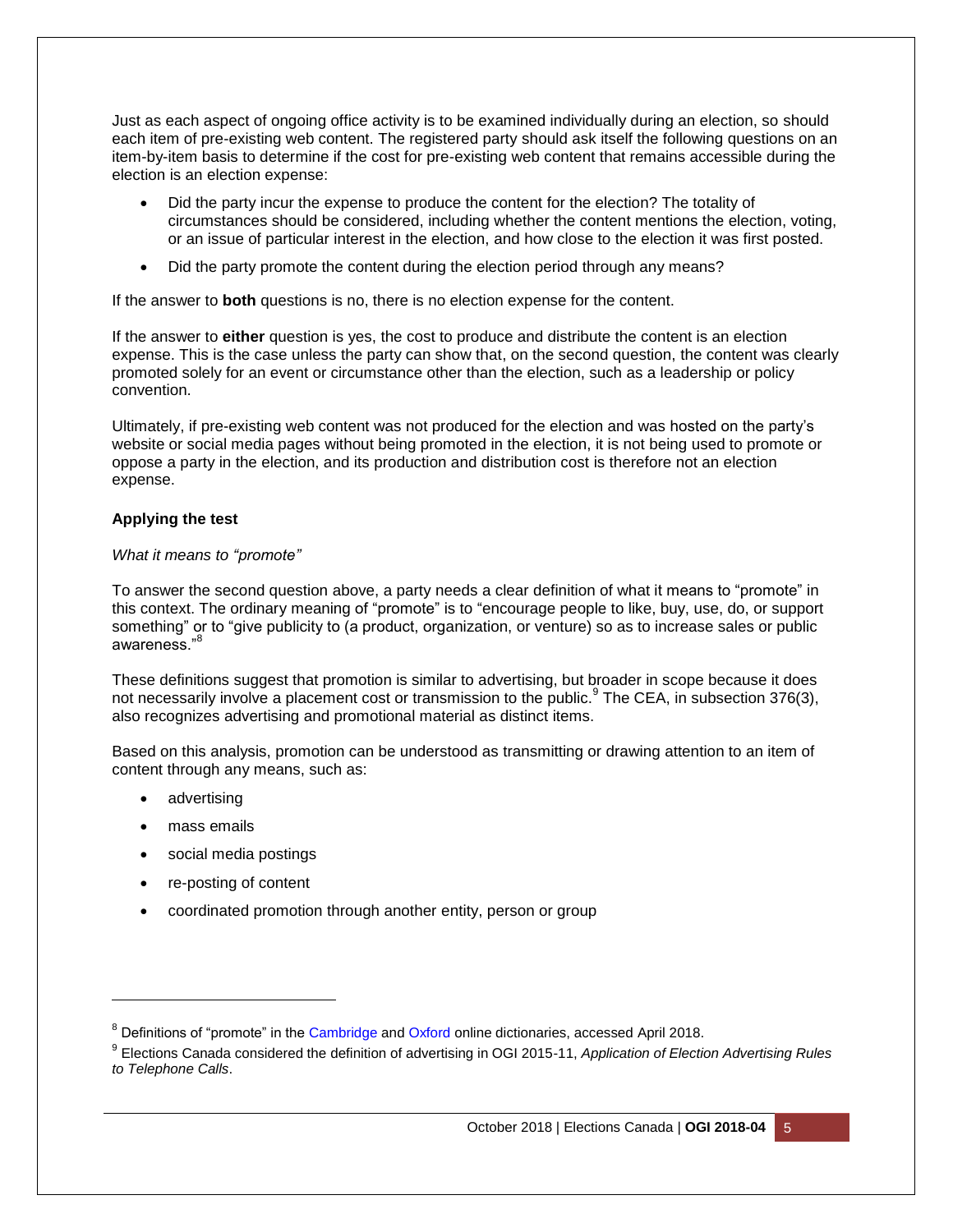For greater certainty:

- If the party directs users to the home page of its website or social media accounts (for example, "Visit us online at party.ca or facebook.com/party"), only content produced for the election that is displayed on that page is an election expense.
- Despite the above, if the party directs users to a page of its website or the home page of its social media account that hosts only videos (for example, "Visit us online at party.ca/videos or youtube.com/party"), all the videos on the linked page are election expenses. By linking to its videos in this way, the party is in effect actively promoting them for the election. Video pages merit this special treatment because of the generally high cost to produce the content and the importance of being able to enforce the rules effectively.
- To limit the number of videos that will count as election expenses, the party could set up a separate page for videos it intends to promote (for example, by creating a YouTube playlist or a party.ca/electionvideos page on its website) and direct users to that particular page.
- Social media icons that appear in a communication (for example, at the end of an email) are not in themselves a means of promotion, even if they contain a link to the related home page.
- Coordinated promotion includes any agreement or any other form of coordination—written or otherwise, express or implied—under which another entity, person or group promotes the party's pre-existing web content that the party is not otherwise promoting (for example, by agreeing to post links to the content).

It is important to note that, unlike election advertising, promotion can be considered to have taken place even if there was no placement cost.

## *Exception for content not related to an election*

As a general rule, if new content is added or pre-existing web content is promoted during the election, the content is presumed to be used for the election. However, some content may be added or promoted without regard to the election and may not be an election expense under section 376 of the CEA.

For the exception to apply, a party must be able to show that the content was clearly added or promoted solely for an event or circumstance other than the election. For example, the exception might apply if the party posts content about a job opening that is not specific to the election.

## **Calculating expenses for pre-existing websites and web content**

For reporting purposes, registered parties might wish to cost their pre-existing website and web content in two broad categories: design, hosting and maintenance of the website; and content production and distribution for the website and social media pages.

#### *Website design, hosting and maintenance*

If a registered party's pre-existing website stays online during a general election or a by-election in which it runs a candidate, the party must report an election expense for the website.

For a general election, the election expense is calculated by:

- determining the commercial value of designing an equivalent website (or the actual expense incurred to produce the website, whichever is lower)
- adding the cost to host and maintain the website, prorated for the length of the election period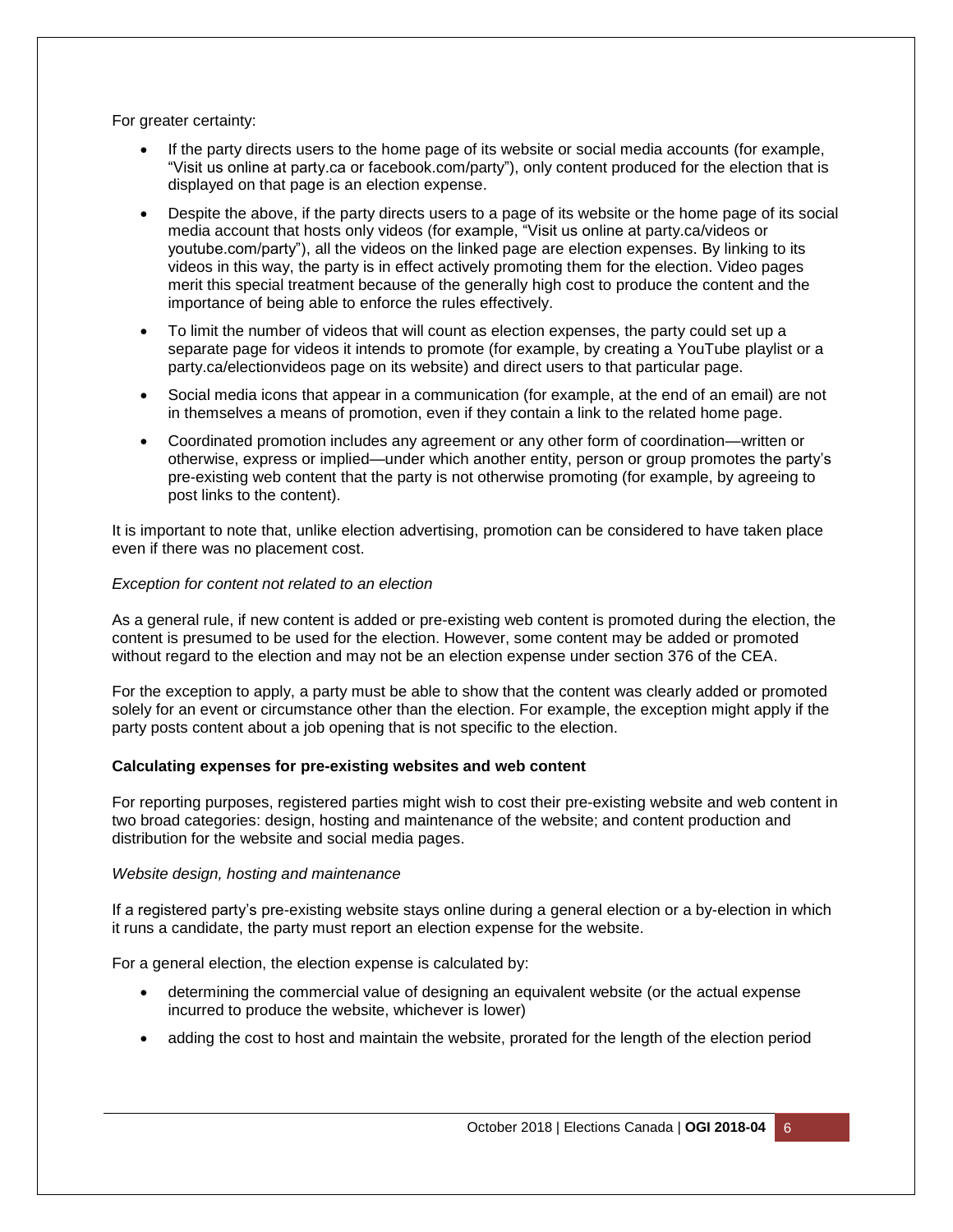For a by-election, the election expense is calculated by:

- identifying the pages that contain by-election content and determining the commercial value of designing equivalent pages (or the actual expense incurred to produce those pages, whichever is lower)
- adding the cost to host and maintain those pages, prorated for the length of the election period

Backend costs for contribution pages and online stores are excluded from election expenses under section 376 of the CEA because they are non-promotional fundraising expenses. This means the cost of web coding and payment processing fees for these pages are not election expenses.

#### *Content production and distribution*

The production and distribution cost for each item of pre-existing web content must be included as an election expense if the content meets the test described above.

Web content includes text, audio, visuals, videos and promotional applications. This note focuses on calculating the expense for videos because they may claim a bigger share of the election expenses limit.

In terms of production, the full cost to create, assemble and edit all parts of a video must be reported, even if some segments are recycled. If a segment of one video is used in multiple videos in the same election, the production cost of that segment is counted only once. If footage is obtained at no cost and would be available for free to any other registered party, it is not included in the calculation.

If content was produced entirely or in part using volunteer labour, only the actual expense incurred by the party is an election expense. This may include materials, equipment rental or paid labour.

In terms of distribution, the cost to post content on a website will generally be covered by overall maintenance and hosting. If other methods of distribution are used, such as mass emails through a service provider, the cost to distribute the content must be included in the election expense.

# **Practical Application**

This section provides examples of how the interpretation applies to pre-existing websites and content during a general election or a by-election.

#### **Pre-existing website design, maintenance and hosting**

#### *General election*

The registered party keeps its website online during a general election. The website's design, maintenance and hosting cost must be reported as an election expense. The chief agent calculates the expense in three parts:

- The party paid to produce the website several years ago, so the chief agent determines the commercial value of designing an equivalent website and includes it as an election expense.
- He excludes backend costs for the contributions page and online store.
- He adds the prorated cost to host and maintain the website for the length of the election period.

The chief agent determines separately the election expense for pre-existing content on the website and its social media pages.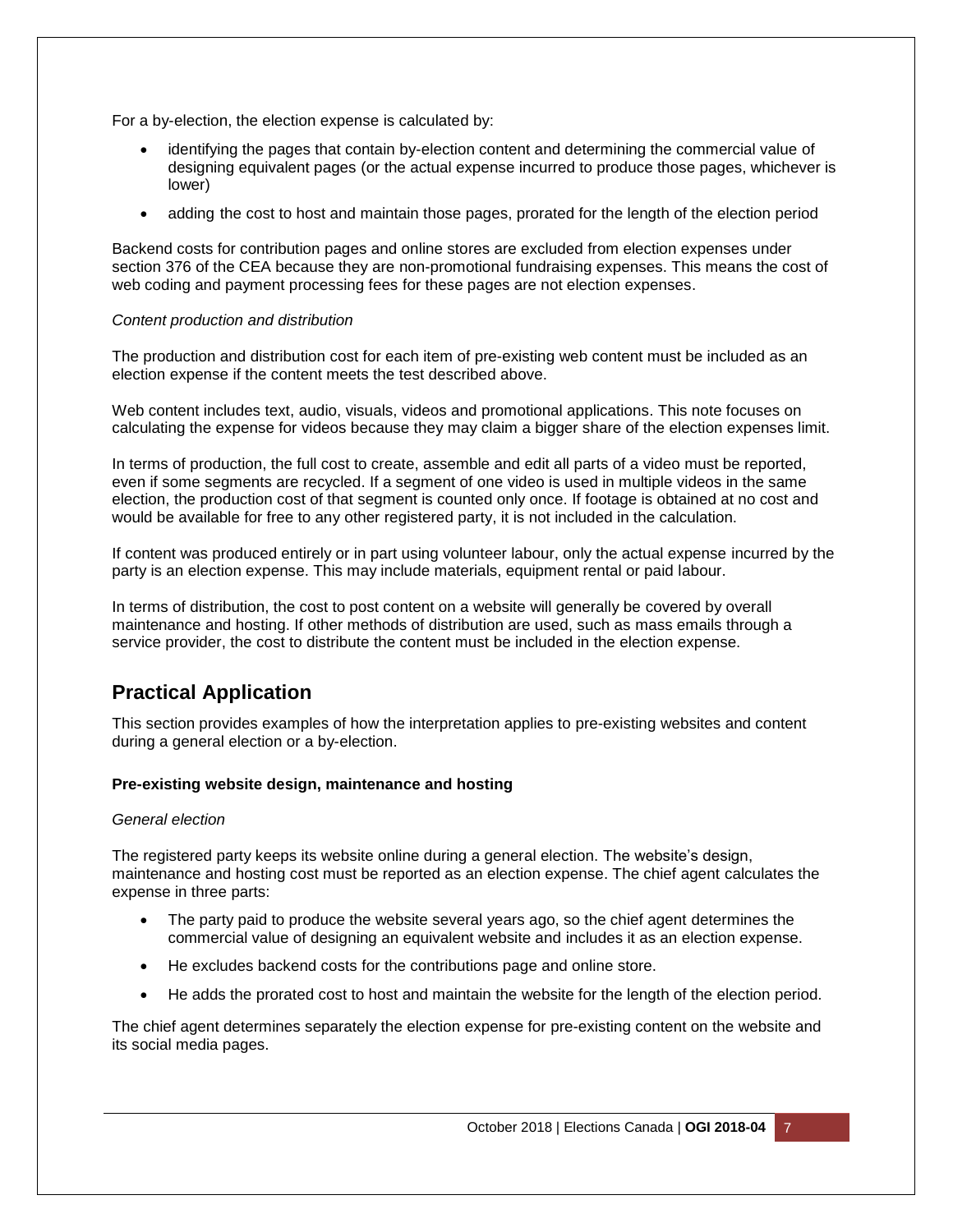## *By-election*

The registered party keeps its website online during a by-election in which it runs a candidate. A portion of the website's design, maintenance and hosting cost must be reported as an election expense. The chief agent calculates the election expense in three parts:

- The party paid to produce the website several years ago, so the chief agent identifies which web pages include content that was added or promoted for the by-election and determines the commercial value of designing equivalent pages.
- He excludes backend costs for the contributions page and online store.
- He adds the cost to host and maintain the pages that contain by-election content, pro-rated for the length of the election period.

The chief agent determines separately the election expense for pre-existing content on the website and its social media pages.

#### **Pre-existing web content: videos**

#### *General election*

At the end of a general election, the registered party has 200 videos across its website and social media accounts, of which 180 were posted before the election period. The chief agent must determine which of these pre-existing videos are election expenses.

First, she determines which of the 180 videos were promoted during the election. The party had linked to its pre-existing videos in the following ways:

- It posted links to its YouTube election playlist in emails and social media posts. The playlist contained 10 pre-existing videos.
- It embedded 5 other pre-existing videos in its Facebook and Twitter posts.
- It tweeted links to 6 other pre-existing videos on its website.
- It displayed social media icons at the bottom of its digital communications. This does not count as promotion of the pre-existing content.

This means that 21 of the 180 pre-existing videos were promoted during the election and are likely election expenses. The chief agent does not find any videos to exclude based on their being clearly promoted solely for an event or circumstance other than the election.

Next, by looking at the totality of circumstances, the chief agent determines which of the 159 remaining pre-existing videos were produced for the election:

- Among the 159 videos, 40 were posted in the 12 months before the general election, when the party began ramping up its election strategy.
- The chief agent looks at those 40 videos and finds that 30 were not produced for the election they are speeches from a leadership contest, holiday messages from the previous year, etc.
- The chief agent determines that the other 10 videos are election expenses because they mention voting in the next election or are policy videos posted shortly before the election.

As a result, the chief agent reports the production and distribution costs incurred for the 31 pre-existing videos as election expenses.